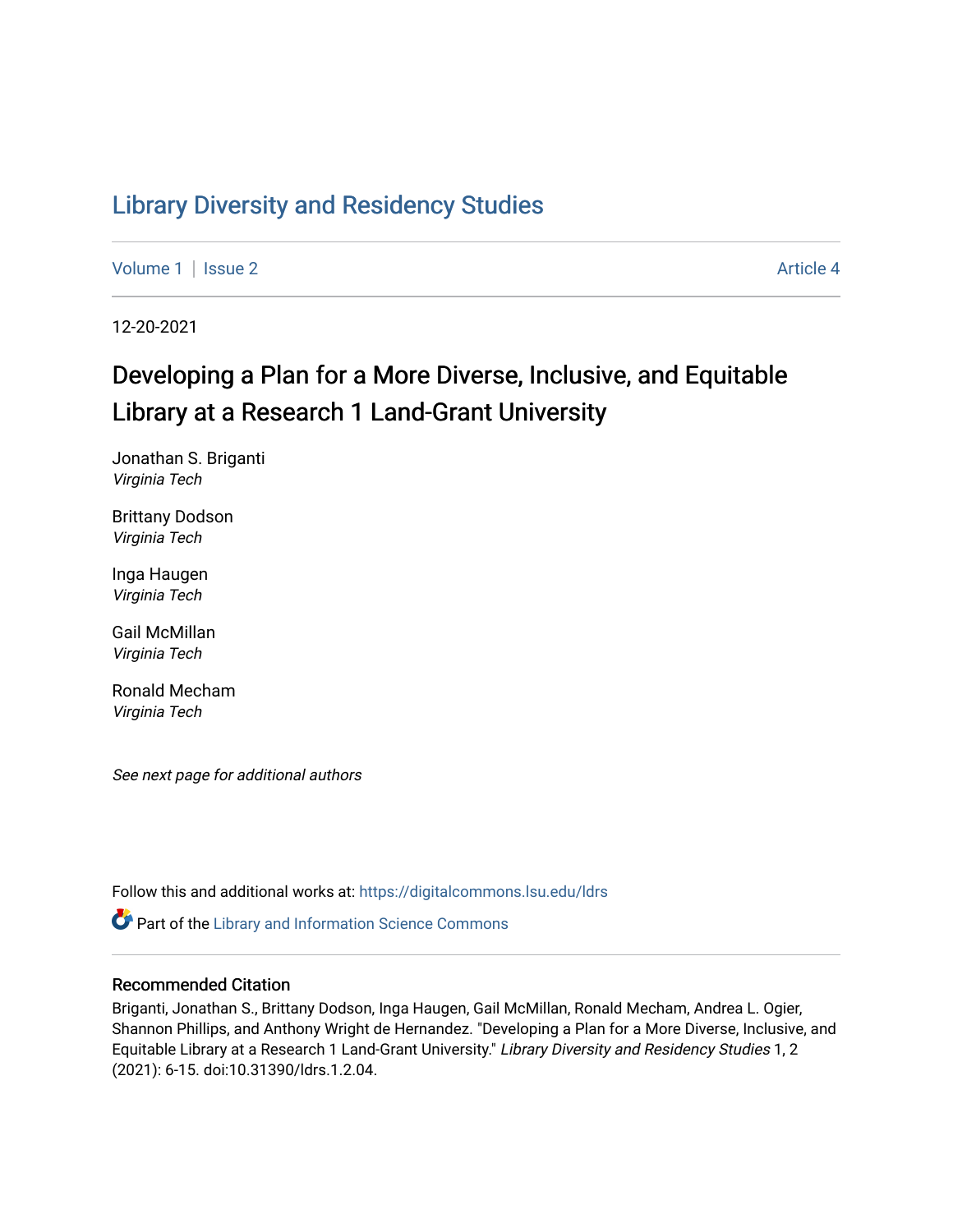# Developing a Plan for a More Diverse, Inclusive, and Equitable Library at a Research 1 Land-Grant University

# Authors

Jonathan S. Briganti, Brittany Dodson, Inga Haugen, Gail McMillan, Ronald Mecham, Andrea L. Ogier, Shannon Phillips, and Anthony Wright de Hernandez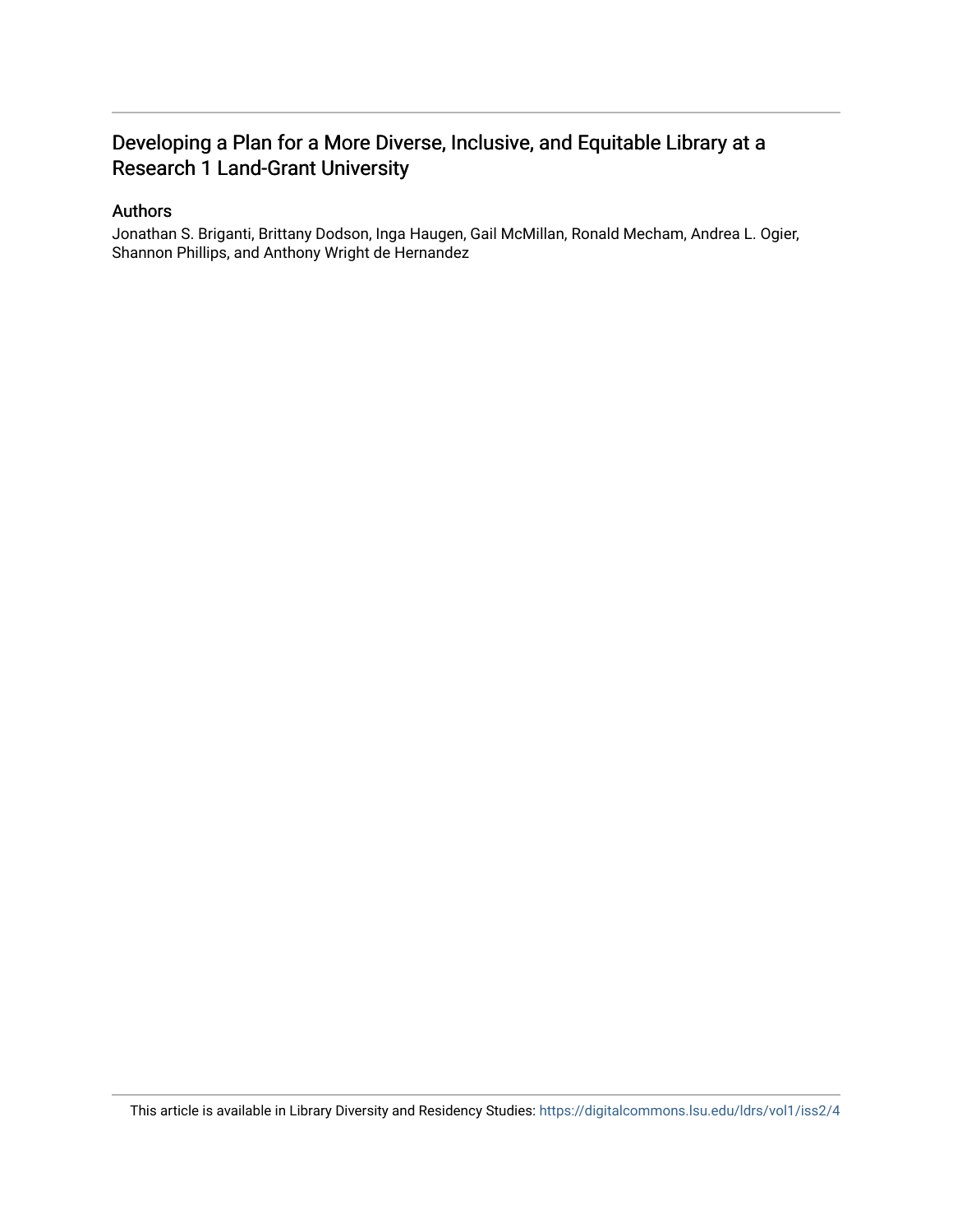*PEER REVIEWED: This Article was competitively reviewed by a panel of library professionals and accepted after thorough evaluation for inclusion in the peer reviewed portion of Library Diversity and Equity Studies.*

# **DEVELOPING A PLAN FOR A MORE DIVERSE, INCLUSIVE, AND EQUITABLE LIBRARY AT A RESEARCH 1 LAND-GRANT UNIVERSITY**

*An Exploration of the Diversity and Inclusion Strategic Planning Process in the University Libraries at Virginia Tech* 

*Jonathan S. Briganti, Brittany Dodson, Inga Haugen, Gail McMillan, Ronald Mecham, Andrea L. Ogier, Shannon Phillips, and Anthony Wright de Hernandez*

#### **ABSTRACT**

Using the Virginia Tech strategic plan as a guide, a team of its University Libraries faculty and staff designed a strategic planning approach for the library that directly engaged with University goals and explored two areas: 1) contributing to the equity-, diversity-, and inclusion-related (EDI) goals laid out in the University strategic plan, and 2) expanding upon efforts to broaden diversity and representation in the library. The team identified four major themes: accessibility, climate, employment and professional development, outreach and advocacy, and used these themes to develop specific recommendations. The process served to shine the light on these topics within the library, allowing for reflection and self-understanding, crucial components to change and grow with more attention to inclusion and diversity. Recognizing a need for change, it is hoped the report leads to better advocacy and ally-ship and brings issues to light for other libraries engaging in similar processes.

#### **KEYWORDS**

Diversity and inclusion planning, university library strategic planning.

#### **INTRODUCTION**

As colleges and universities across the globe begin to pay attention to the legacy and current practice of white supremacy and racism on their campuses, many also begin to take steps to identify problematic areas of their own histories, admit that their prosperity is based on the labor of enslaved people and the value of stolen land, and in rare cases, make amends. At times this work involves removing statues of enslavers and renaming buildings previously named after wealthy white supremacists; at others it means hiring more faculty and administrators from underrepresented groups and grappling with the complexities of equity, inclusion, and diversity.

Although Virginia Tech does not have the age nor the historic associations of other universities in the Commonwealth of Virginia, it still has a problematic past involving local histories of enslaved people, histories with problematic and financially generous white supremacists, and appropriations of land from Indigenous people due to the Morrill Act of 1862. In response, like many other universities, Virginia Tech is slowly working toward building a more inclusive future through self-reflection and choosing to take accountability for those who came before us to create a better future for those who will come after us. While our methods have grown from our local situation, we hope our methods and choices arising from community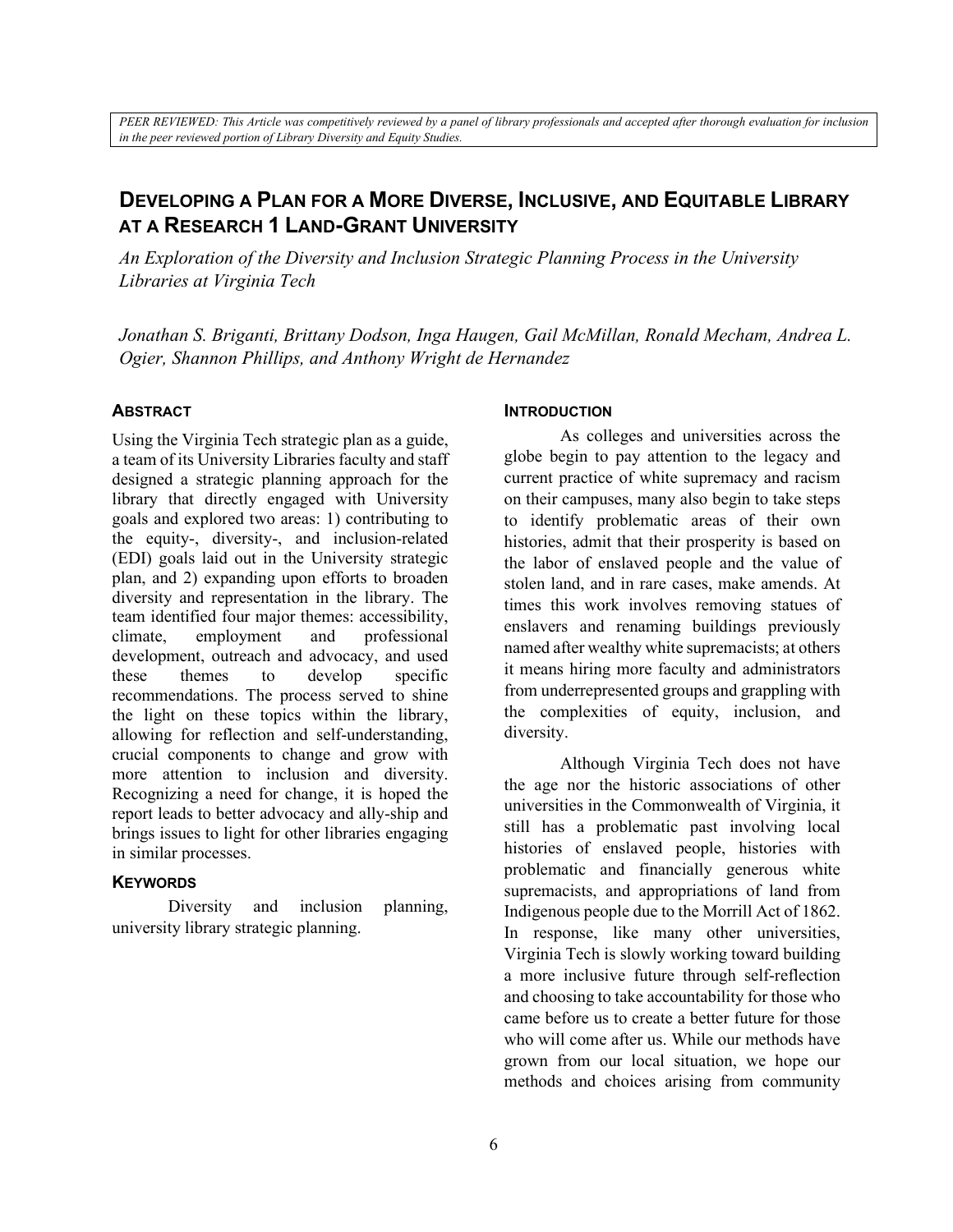organizing efforts within our own library, may prove fruitful for others in similar contexts.

This future is based on the University's new strategic plan (Virginia Tech, 2019) and a renewed emphasis on the University's Principles of Community (Virginia Tech, 2014). (See Box 1 following.) Our library's Chief Strategy Officer encouraged all of us participating in strategic planning to consider the works of Michael E. Porter and A. G. Lafley in order to adapt a competitive-like strategy and continuously revise our services to mitigate against new and changing gaps in services that might prompt other areas of the University to appropriate them. This process called for us to make conscious, transparent, explicit choices all leading to a "superior value" proposition about the library's services to the University. Using the University strategic plan as a guide, we designed a strategic planning approach that directly engaged with University goals. We explored two areas: 1) how the Libraries could contribute to the equity-, diversity-, and inclusion-related (EDI) goals laid out in the strategic plan, and 2) how we could expand upon our efforts to broaden diversity and representation in the library.

#### **LITERATURE REVIEW**

Cruz's review of the current academic literature on EDI initiatives in academic libraries, included Staffing and Culture/Climate, which is our focus. (Cruz, 2019) It reinforced our thinking "that focusing solely on a fair [employment] application process will not necessarily result in a diverse pool of applicants because the approach does not consider the barriers minority applicants face." It also reinforced our hiring and retention discussions, especially how important it is to give new employees the opportunity to participate in decision and policy making activities so they feel welcomed and valued.

Toni Anaya and Charlene Maxey-Harris authored the 2017 Diversity and Inclusion ARL SPEC Kit building on the 1990 and 2010 SPEC Kits that showed EDI activities in North American academic libraries "have been constantly in flux." (Anaya & Maxey-Harris,

2017) Like our work, they expanded EDI to include gender, sexual orientation, ability, language, religious belief, national origin, age, and ideas. Their work also evaluated the impact of evolving endeavors to see how plans may have changed and to document current practices.

**BOX 1: VIRGINIA TECH PRINCIPLES OF COMMUNITY** Office for Inclusion and Diversity, 2014.

Virginia Tech is a public land-grant university, committed to teaching and learning, research, and outreach to the Commonwealth of Virginia, the nation, and the world community. Learning from the experiences that shape Virginia Tech as an institution, we acknowledge those aspects of our legacy that reflected bias and exclusion. Therefore, we adopt and practice the following principles as fundamental to our on-going efforts to increase access and inclusion and to create a community that nurtures learning and growth for all of its members:

**We affirm** the inherent dignity and value of every person and strive to maintain a climate for work and learning based on mutual respect and understanding.

**We affirm** the right of each person to express thoughts and opinions freely. We encourage open expression within a climate of civility, sensitivity, and mutual respect.

**We affirm** the value of human diversity because it enriches our lives and the University. We acknowledge and respect our differences while affirming our common humanity.

**We reject** all forms of prejudice and discrimination, including those based on age, color, disability, gender, gender identity, gender expression, national origin, political affiliation, race, religion, sexual orientation, and veteran status. We take individual and collective responsibility for helping to eliminate bias and discrimination and for increasing our own understanding of these issues through education, training, and interaction with others.

**We pledge** our collective commitment to these principles in the spirit of the Virginia Tech motto of *Ut Prosim* (That I May Serve).

The ACRL "Diversity Standards: Cultural Competency for Academic Libraries" (ACRL, 2012) was designed to provide a framework to support libraries engaging in "the complexities of providing services to diverse populations and recruiting and maintaining a diverse library workforce." However, ACRL's *Standards for Libraries in Higher Education* (ACRL, 2018) was not a practical help because of generalized advice like "Library personnel are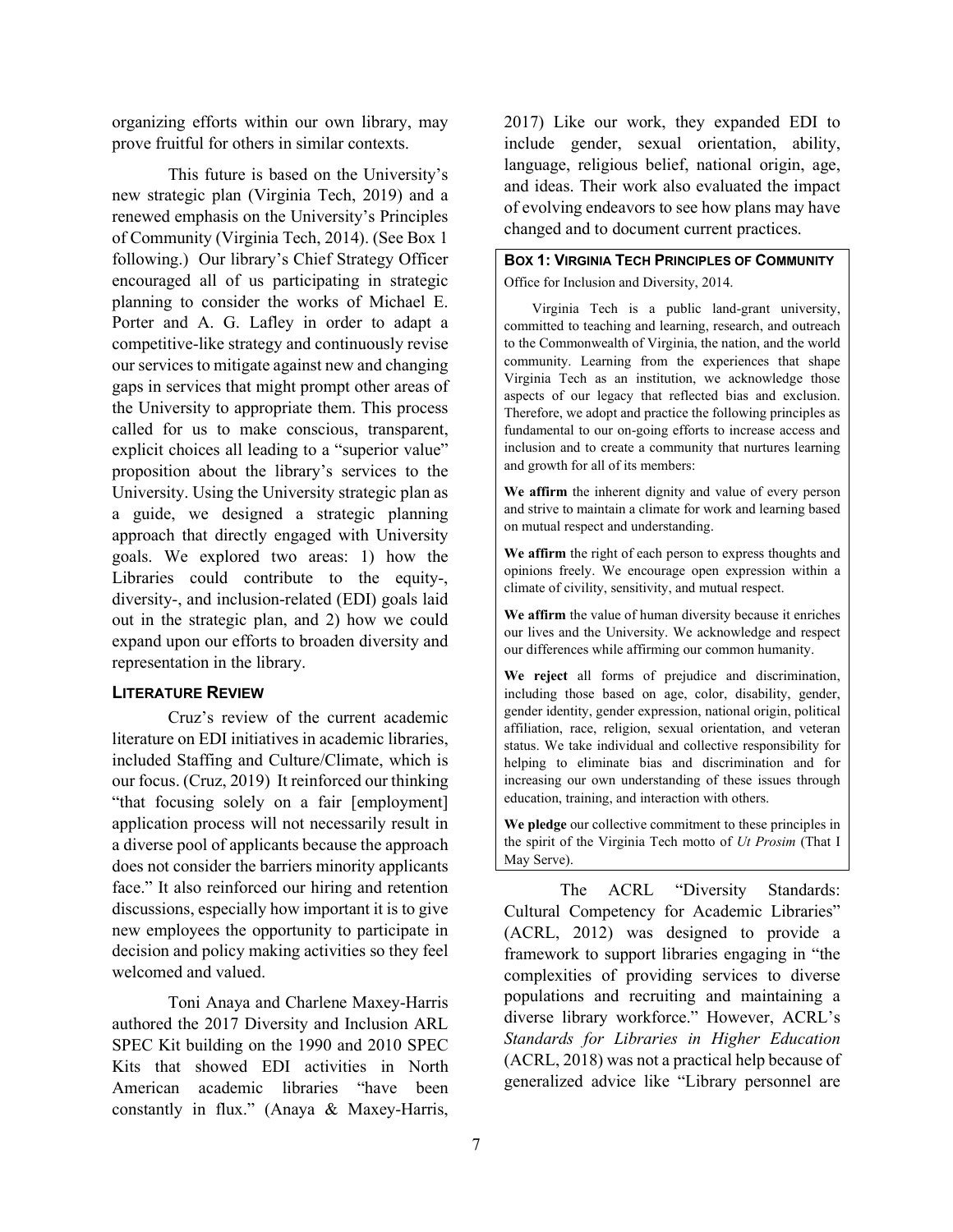professionally competent, diverse, and empowered."

## **METHODS**

After a short call for volunteers for the Diversity and Inclusion strategic planning subgroup, eight members from six departments volunteered to serve. We met weekly between September and December of 2019 to provide a consistent touch point between all members and to review new suggestions, materials, and feedback. Meetings were 30 minutes long to accommodate varied schedules, which resulted in "homework." This mixture of in-person and individual work allowed the subgroup to function despite the schedule variability of its members. Homework tasks were individualized, to be completed any time before the following meeting. The majority of the literature review and early proposal drafting were completed as homework tasks. In this phase we compiled documentation gathered from peer institutions along with relevant articles and discussion pieces. By enabling each member to perform their own research, within the given weekly topics, the group collected a variety of resources and solutions.

Using Google Docs, we created and updated a notes and agendas document, which allowed us to see which topics surfaced regularly. To compile recommendations into a meaningful report, the subgroup organized recommendations into core themes grouped according to the University's Strategic Plan. We identified the following themes: accessibility, climate, employment and professional development, and outreach and advocacy. In tandem we used Porter's (Porter, 1979) five basic forces and Lafley, Martin, & Siggelkow's (Lafley et al., 2012) seven steps of strategy to prioritize recommendations and to ensure that they were actionable, comprehensive, and included metrics for success. Our group placed emphasis on recommendations having clearly measurable metrics and outputs, so that we as a library can monitor the success and rate of adoption of these recommendations.

To transition from working document to finished report, the subgroup scheduled full- and half-day "retreats" roughly twice monthly starting in month two. The shift from information gathering to report generation necessitated uninterrupted periods of time to freely discuss all identified topics. These retreats consisted of formal work periods and informal lunch and snack breaks. The informal breaks quickly became an opportunity for the subgroup to temporarily move past the boundaries of its call and raise novel ideas or questions which we often carried back into the formal meetings to spur changes in priorities and recommendations. Additionally, we believe the camaraderie built in the informal structures led to a more holistic process where we were able to achieve outcomes more quickly than other subgroups.

## **DISCUSSION**

We identified four major themes from our literature review and discussions of inclusion and diversity needs within the library: accessibility, climate, employment and professional development, outreach and advocacy, and then used these themes to develop specific recommendations for the library's strategic plan. Our recommendations included specific goal statements tied to broader university goals and paired with metrics for measuring success.

Many of our recommendations for goals fall within more than one of the identified themes. The subgroup's report to the larger strategic planning group listed the goals and tagged them to indicate their associated themes. Here we discuss the themes individually with an overview of the goal's intent. A reader interested in the language and metrics we used for our recommendations may want to access the *Diversity and Inclusion Subgroup Report* (Virginia Tech Libraries, 2019) for the Library's Strategic Plan 2020-2025 (Virginia Tech Libraries, 2020).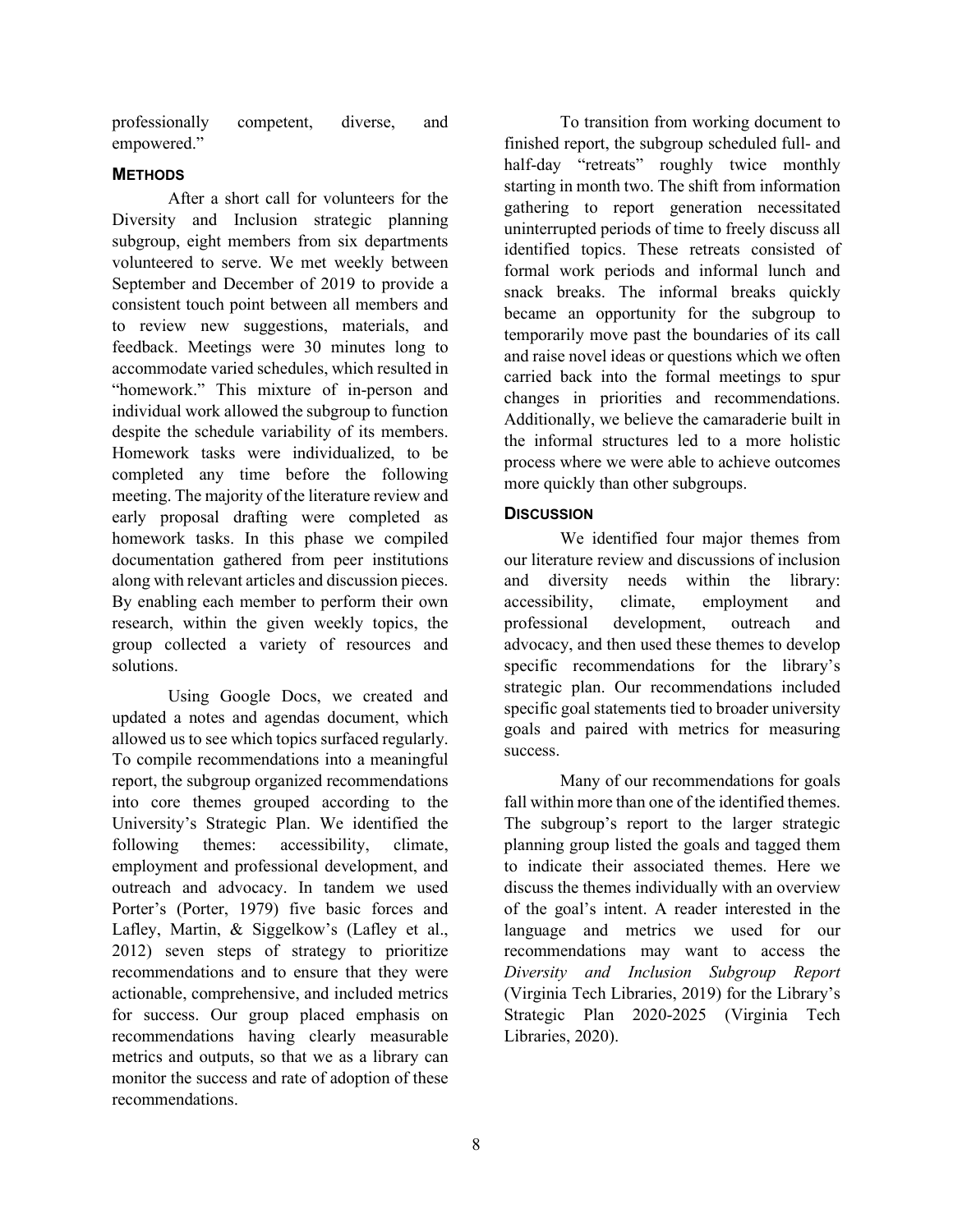#### **THEME: ACCESSIBILITY**

The accessibility theme centers on preventing and removing barriers that challenge or deny access to library systems and services in all locations managed by the library. For the purposes of the subgroup's work, we used the term "accessibility" in a very broad sense meaning the quality of being easily reached and used by any user (including employees). Users should not be challenged by place, time, mode of entry, or means when using library services. Library facilities, resources, and services should be available to the global university community impartially and without barriers, including spatial barriers once at a library facility, barriers to online access and use, and temporal barriers for users in other time zones. We also identified goals for the accessibility theme aimed at hiring processes, removing ableism (discrimination and social prejudice against people with disabilities or who are perceived to have disabilities) and microbarriers, integrating diverse perspectives into library operations and services, open access as a focus for collection development, and including rural identities in program development.

The subgroup recommended that best practices be developed for the hiring process to ensure that every employee hired (wage [hourly], staff, and faculty) has opportunities for creativity, success, training, education, and service. To address issues of ableism and micro-barriers, we recommended that the library provide educational opportunities and training to raise awareness of these issues and methods for universal design. Further, we recommended integrating diverse perspectives into the library's outreach activities, instruction, publishing, and collection development by regularly assessing the collections for diverse content and increasing the use of diverse voices in training materials.

A key component of our recommendations regarding accessibility was the implementation of sustainable approaches to collection development policies and initiatives focused on open access and publicly accessible holdings. This focus is rooted in the idea that the

library should remove as many barriers to access as possible for everyone. Similarly, we applied the idea of removing barriers to the spaces (physical and virtual) that the library provides to patrons, noting that these spaces must be developed with universal design in mind so that they support people with disabilities and people with historically marginalized identities (female, intersex, trans\*, gender non-binary, LGBTQ+, racial, and ethnic identities) as fully as they do people who do not have one of these identities. In addition, the subgroup specifically acknowledged the need for the library to support rural identities throughout the Commonwealth as part of Virginia Tech's global land grant mission, including people in regions where economic disadvantage and educational elitism have been historically present.

Virginia Tech adopted and practices the Principles of Community (see Box 1) as fundamental to ongoing efforts to increase access and inclusion and to create a community that nurtures learning and growth of all its members. Centering the library's work in the Principles can better increase awareness of how those Principles affect that work. We see accessibility as a component of social justice, the concept of fair and just relations between all individuals and society. Thus, we recommended that the library educate library faculty, staff, and students to be social justice advocates ensuring that library curricula, programs, and environments are accessible. We also strongly called for the library to hire a Director of Inclusion and Diversity who can, among other duties, oversee programs in accessibility that can realize these goals.

# **THEME: CLIMATE**

The second theme we identified was climate, which we defined as creating an inclusive and safe environment where all employees and patrons of the University Libraries can thrive. Nearly every goal across all our themes addresses our desire to create and sustain this type of climate -- in essence, climate is the cornerstone of our plan. We recognize that workplace organizational climate directly affects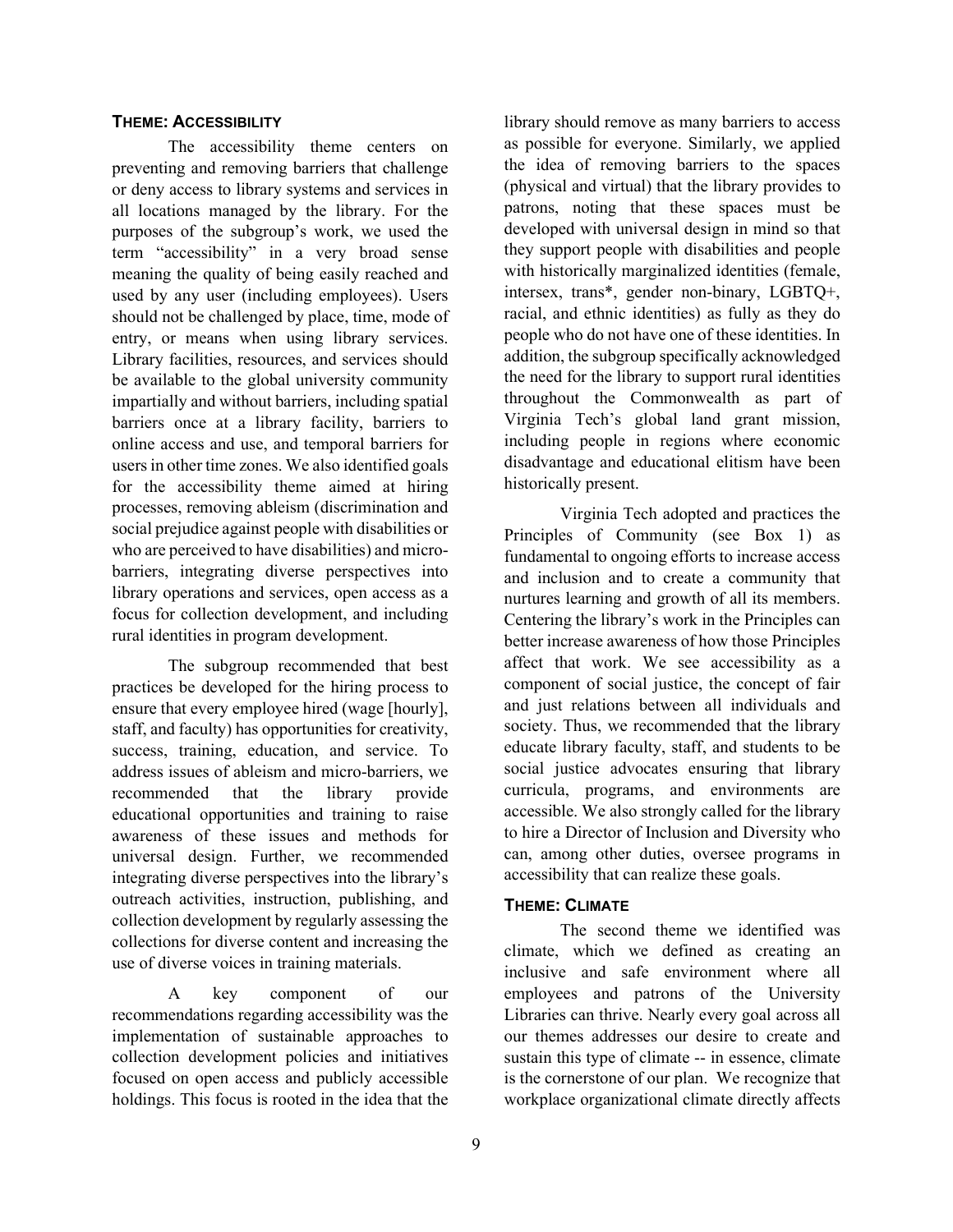the way employees work and interact with one another and how they support and interact with patrons. We cannot separate individual actions within the workplace from the values of the organization. These values guide our projects and seep into the work we produce, informing our interactions and insisting that we treat, and be treated by, everyone with respect. These every day interactions build and sustain our workplace, making it a desirable and safe destination for employees and patrons alike.

Changing our workplace climate is crucial to bringing the subgroup's recommendations to fruition. Changing our climate is perhaps the most challenging goal of all as it requires thoughtful and persistent action not as a separate initiative, but built into the very foundation of everything we do. In order to change our climate, we must openly acknowledge our shortfalls, celebrate our true success, and, most importantly, work consistently to move away from old, ingrained habits that, though wrong, are often most comfortable to the powerful and privileged.

#### **THEME: EMPLOYMENT AND PROFESSIONAL DEVELOPMENT**

Creating inclusive and equitable practices is at the core of our recruitment, hiring, retention, and professional development practices. As we work to create an environment that values inclusion and diversity, we must also work to support the success of our employees. This starts with recruitment, hiring, and professional development practices.

In exploring this theme, we found it necessary to consider employment classifications. The University Libraries at Virginia Tech has three main classifications: wage (hourly and students), staff, and faculty. Each of these classifications has its own needs with regard to recruitment, hiring, retention, and professional development. We considered those disparate needs in our recommendations.

# **RECRUITMENT**

We began by examining historic trends in hiring for the library profession and for other professions represented in the library. We identified the following trends as problematic: librarians being primarily white and female, library administration being primarily white and male, information technology being primarily white or Asian and male, and underrepresentation of people within the LGBTQ+ umbrella, especially trans\* and non-binary individuals. One of the key challenges the subgroup had to consider was how to encourage recruitment outside these trends within United States employment law. Additionally, the subgroup considered recruitment as an aspect of the library climate with suggestions for recruiting policies that would help to change the climate over time.

We grounded our recruiting recommendations in the University's broader goals seeking to increase representation of underrepresented minority and female faculty and staff within the next few years. In order to examine the library's progress, we recommended periodic reviews of library employee demographics based on the diversity categories found in Virginia Tech's Principles of Community. Centering the library's progress in the Principles should increase awareness about how our everyday work reflects our community. As part of this effort, the subgroup recommended that before they receive funding, all departmental retreats, In-Service Days, and other broad library training events be required to include sessions on the Principles of Community.

In addition, we need to educate library faculty, staff, and student employees on social justice and research justice advocacy to make our work environment safer for underrepresented employees and students. Our curricula, programs, and environments should reflect the diversity of the communities served by the library and should elevate cultural awareness across campus.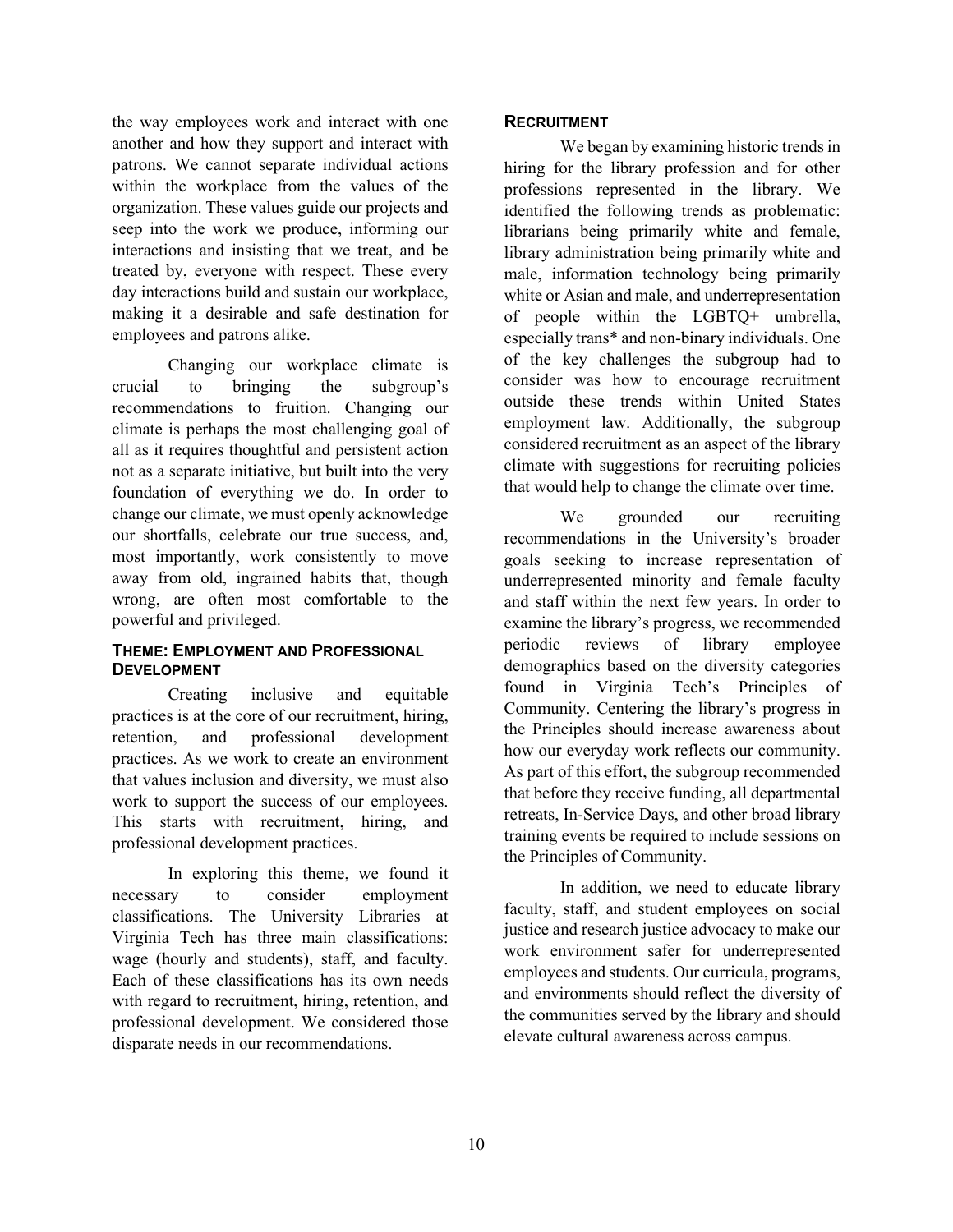#### **HIRING**

Beyond recruiting, we need to make significant changes in our hiring practices. Librarianship has traditionally been a largely white female profession with white male administration. We must identify and address the barriers that perpetuate this disparity despite decades of stated diversification goals. Hiring practices are one of the most powerful catalysts for change: we should recruit and hire people who have the right intrinsic motivation to fit our desired workplace climate. Thus, we recommended that hiring managers consider a candidate's potential (over their experience) and prioritize a demonstrated commitment to social justice and research justice. Hiring managers and search committees must be aware of and utilize resources for actively recruiting faculty and staff from historically marginalized groups. Library administrators must ensure hiring managers understand their role in shaping the library climate through the hiring process.

Barriers to diverse hiring practices include a lack of transparency in the makeup of search committees and lack of transparency in assigning Diversity Search Advocates to those committees. Diversity Search Advocates are search committee members who are trained in identifying and redirecting bias in the search process. In response to these identified barriers, we recommended that all committees include a Diversity Search Advocate rather than the prior practice of only requiring one for faculty positions. We also recommended the development of centralized hiring best practices: early in the process announcing search committee membership within the library, creating job postings with equity in mind, creating guidelines on how to broadly distribute job postings, reaching out to the Office for Equity and Accessibility to ensure accessibility for interviews, tracking how candidates report hearing of job postings, ensuring that new positions are not filled before they are posted (i.e., positions are not created with a specific candidate in mind), and allowing candidates the opportunity

to share their pronouns prior to the interview process.

We recommended that all job descriptions and interview processes include explicit responsibilities for supporting inclusive work. Searches should include interview questions or presentations by the candidate related to the candidate's ability to contribute to the inclusion and diversity work of the library and the creation of an inclusive climate. To be successful in their presentation or interview, candidates must demonstrate that they are able to support a culture of inclusion.

In addition, we identified the potential for scope creep when a vacant position is posted. Recognizing that people grow into their positions over time, we must remember to scale back job duties when a vacant position is posted. Reducing the required experience for a posting would allow less experienced candidates to qualify and then grow in the position. While experience is helpful, recognizing a candidate's potential may be more important.

We also provided specific recommendations for student and wage positions. These include creating open hiring pools rather than relying on word of mouth, coordination with Career and Professional Development to list student positions in Handshake (student employment system), and requiring that student and wage supervisors have the same anti-bias training as search committees for faculty and staff positions.

## **PROFESSIONAL DEVELOPMENT**

A sustainable climate of inclusion and diversity requires maintenance in the form of professional development around inclusion and diversity topics. Professional development also plays a significant role in supporting the retention of employees. To support sustainability, we identified the following areas: training for hiring managers, learning opportunities for employees seeking job growth, and experiential learning opportunities for student employees.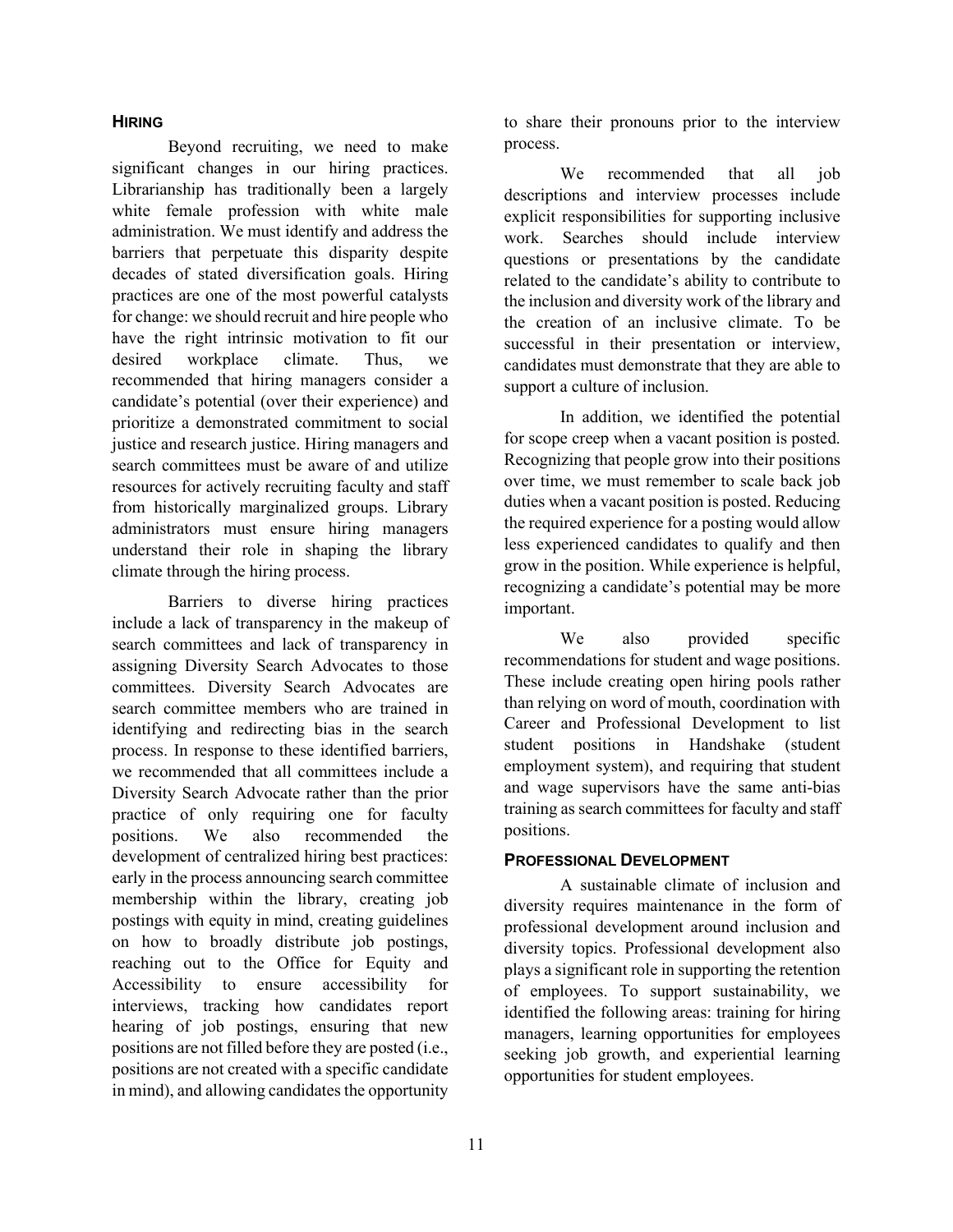Changing hiring practices to support inclusion and diversity efforts requires training ALL hiring managers to be diversity advocates. We recommended creating guidance on explicitly prioritizing a candidate's potential to contribute to a culture of inclusion as a job qualification, ensuring that hiring managers know what resources are available for developing a diverse candidate pool, and instilling awareness of a supervisor's role in retention of diverse employees. These topics should be included in supervisor onboarding and search committee training.

We recommended that library- or university-wide professional development opportunities should only be a part of this effort. Departmental training sessions on topics such as privilege and oppression, awareness of microaggressions and implicit bias, and antiracism must be added to regular departmental meetings and retreats.

Professional development opportunities should be made available to all employees. These opportunities need to reflect opportunities for job growth within positions, job mobility within the library, and general employee growth regardless of job applicability. We recommended that the library explicitly support employee professional development for wage and staff employees even if they have the potential to outgrow their job responsibilities and move on to different jobs. Recognizing this allows us to directly tie into the university's stated goal of increased faculty and staff satisfaction with career advancement opportunities.

Employment with the library should help equip students for lifelong success. Their employment should be educationally purposeful and train them to work in a diverse environment. All student positions should have job descriptions. Supervisors should recognize the needs of first-generation college students as they adapt to the academic environment. All student employees should receive centralized onboarding that includes diversity training. Students should also have the opportunity to serve on library

councils and guiding bodies as part of their employment with the library and that service should count as paid hours.

## **RETENTION**

One of the most challenging areas for the library has been retention of a diverse workforce. Climate and compensation issues have led many library employees to seek employment elsewhere. Exploring methods for addressing these concerns led us to recommendations around salary compression and individual accountability for climate.

Salary compression (leading to disparities in compensation between similar employees) is a key issue in our library. We recommended regular review of salary bands and plans to address compression when it is identified. This is especially important for two types of employees: those who were hired at a lower wage level who have not received adjustments when the wage levels were increased and those who have not self-advocated for raises or did not receive raises comparable to peers in similar jobs. Over time, the salary discrepancies created by compression have led employees to seek employment elsewhere because they could not receive a market-comparable salary remaining in their position.

The other key issue identified for retention was climate. We recommended incentives for demonstrated individual and group progress creating and maintaining a climate supportive of diversity. We strongly called for hiring a full-time Director of Inclusion and Diversity to oversee the hiring processes. We suggested that personal statements about diversity and inclusion work be included in all annual reviews. We also recommended identifying and eliminating patterns of inequality in library retention, compensation, award, and reward trends, performance measures, and advancement.

#### **THEME: OUTREACH AND ADVOCACY**

Outreach and advocacy focus on championing and uplifting people who are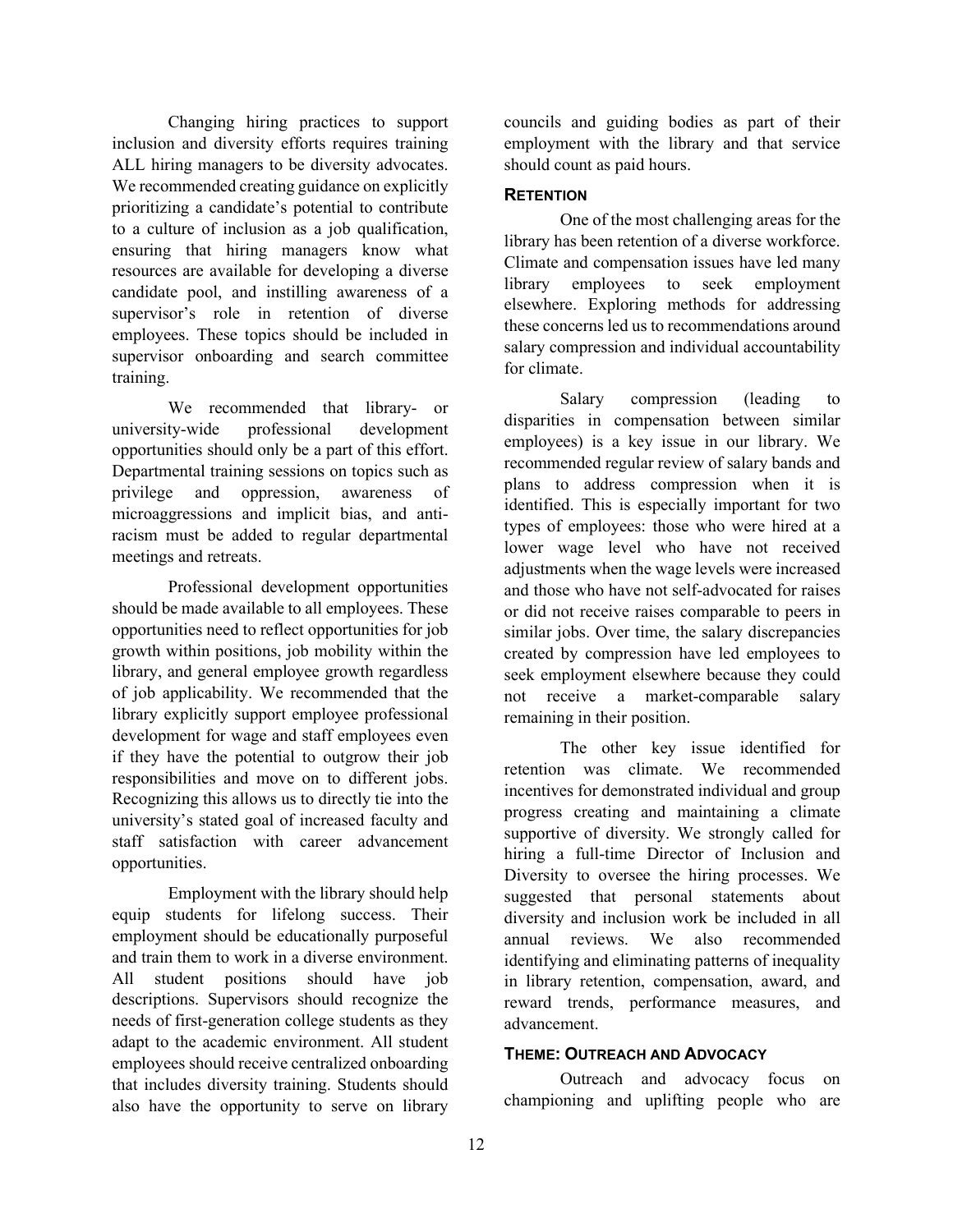experiencing or have experienced marginalization. Outreach and advocacy sit at the core of contemporary librarianship. Past practices focused on gatekeeping applied to who could enter the profession, the services provided, to whom services were offered, and the resources (books, magazines, journals, etc.) made available to library patrons. Today, librarianship looks different; however, as we work to break down our biases, we must recognize that our profession was built on the foundation of this divisive legacy. We must actively advocate for what was systematically excluded and marginalized.

The library needs to reach out and advocate for the people it serves at the university, the local communities, and the people that do the work to keep the resources and services available. It must create accessible collections, services, and resources in which all people may see themselves. It must have diverse voices making the decisions about resources and services at the point of curation and creation. Representation at the core of the work will reduce the need for pointed outreach and advocacy. Libraries should build it into their work from the start.

At Virginia Tech, we try to be where people are: online (particularly in the time of COVID-19). We are not all librarians. We need employees who don't identify as librarians and haven't come through the traditional training structure. We need data wranglers, coders, publishers, social scientists, and many other types of specialties; we recognize that work must be done internally to reach out to the people who don't feel included by the word "librarian." This includes the students hired by the Library. Thus, we recommended that specific departmental strategies be developed for addressing inclusion and diversity by taking systemic professional trends into consideration. Information Technology has different professional trends and different historically marginalized groups than the Archival profession. We must consider these differences when reviewing library progress in addressing historical inequities.

Our recommended outreach and advocacy efforts are designed to change the demographics of who is "at the table," ensuring that the table is large enough to accommodate new groups. In this spirit, the Library is beginning to support community groups and other previously under-resourced communities with formal liaisons. Internally, we recommended restructuring Library governance models to be more inclusive. A key component of this is recognizing that libraries are not neutral; claiming neutrality reinforces the biased structural systems that have marginalized populations for millennia. Libraries must contextualize history, no matter how painful. If the Library truly wishes to ensure a welcoming, affirming, safe, and accessible climate for people who actively espouse the Principles of Community (Box 1), they should be at the core of the Library's work every day. However, the Principles of Community are only a starting place. We must continue to be mindful that the Principles must be a baseline and not an end point; our advocacy and outreach must reach beyond the identities found therein. To be able to fulfill the land grant mission in the community, we must advocate for our faculty, staff, and students to strive for social justice.

Doing the work is one step, and communicating it is another. We recommended that the Library use plain language to communicate our values. Academia often creates barriers by using jargon (language specific to a particular profession or group). In order to maintain accessibility, it is important to communicate by using plain language as much as possible. Additionally, to ensure the Library continuously makes the connection to inclusion and diversity in its daily work, we recommend that any report connected to the health of the Library (for example, the Library annual report) needs to include a statement of diversity and inclusion efforts. This incentivizes the work and incorporates it into larger frameworks, giving library employees support and accountability. Specific examples of how we communicate around DEI are roughly divided into two types of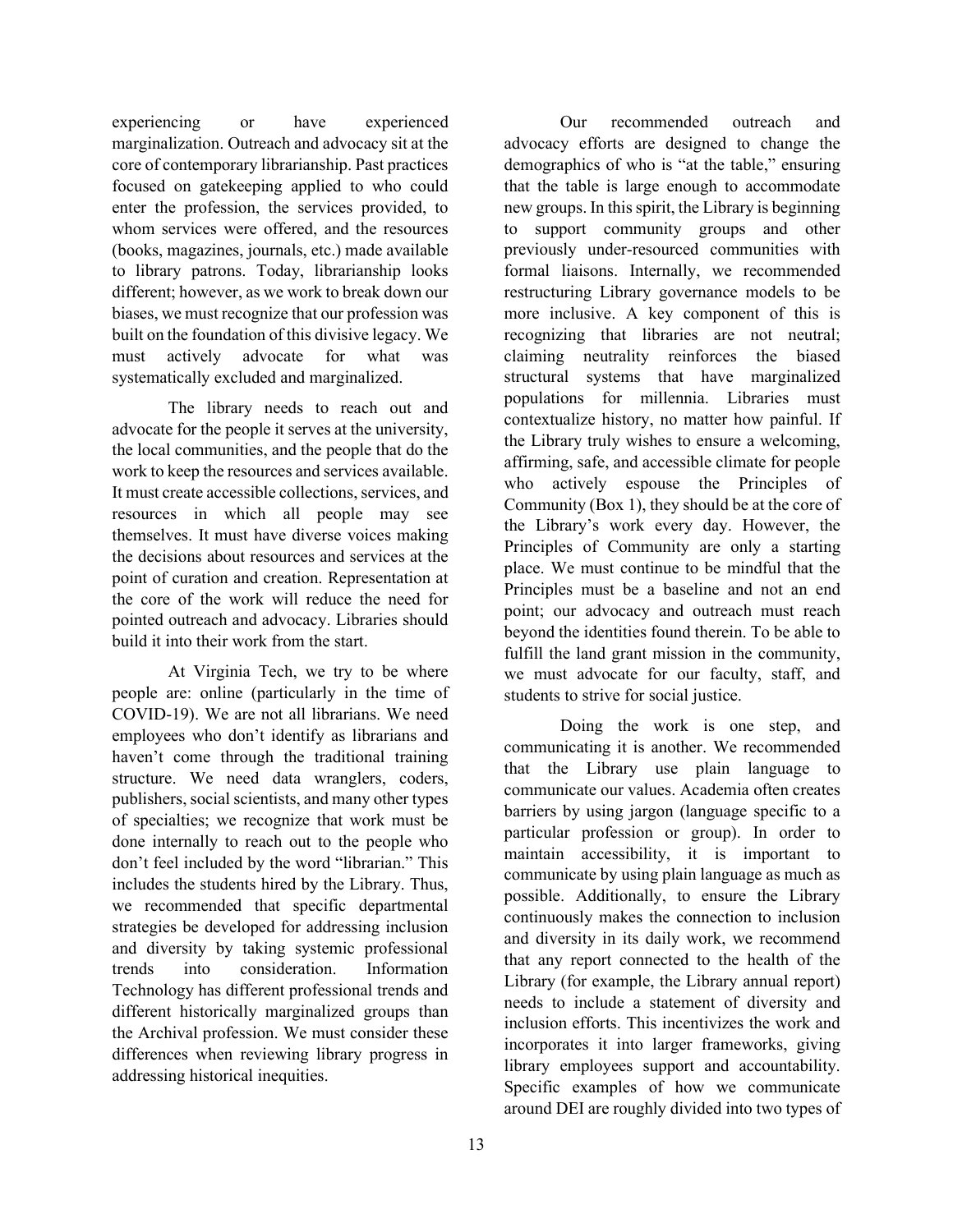communication: formal and grassroots. The more formal communications come from official positions, such as the Inclusion and Diversity Coordinator, or the Chair of the University Libraries Diversity Council (ULDC). Grassroots communication is initiated by anyone in the Library. We have a monthly all-library forum, and this work has a standing slot on that agenda. We have a libguide (which started as an internal google doc), a slack channel, ULDC hosts open office hours, and encourages email reports from employees on diversity and inclusion work. Outwardly, each semester we send reports to the university's Office of Inclusion and Diversity and attend monthly meetings where Diversity Directors from all university units are represented.

# **CONCLUSION**

We are definitely not done with the work, so this is merely a conclusion to this article. A conclusion is finite. A conclusion means that everything has been said and done. However, inclusion and diversity work require constant engagement and constant action to address the ever-changing needs of society. Our world is diverse. Our work is diverse. We recognize individual differences and think it is important that diversity be embraced and nurtured through inclusivity. As we strive to create a more inclusive climate, we must be able to acknowledge that we are not working in a zerosum game: another's gain is not our loss. Creating a more inclusive work environment for a diverse world is hard, but this must not stop us from doing what is right and just for our employees, patrons, and community.

Our subgroup reflected the diversity found in the library at the time the subgroup formed. We came from different career backgrounds, and had roughly equivalent distribution of men and women, young professionals and seasoned faculty members. Some members had invisible disabilities. However, there was only one person of color. There were only two non-faculty members. There were two out members of the LGBTQ+ umbrella.

There were no self-identified trans\* or nonbinary people. There were no visibly disabled people. One takeaway from this process is that we should have put in the work to get a more diverse group, including a range of perspectives from diverse constituencies outside the library. It would have taken more effort to find members and bring them up to speed, but it would have made the process more inclusive and better able to serve our communities. Recognizing this allows us to move forward with the work we have accomplished while knowing that in the future we must do better.

In our library, we can count the people of color using only one hand. Our library unfortunately falls in line with the whiteness of the library profession. With this report we hope to shine the light on ourselves and our library. Reflection and self-understanding are crucial to our ability to change ourselves and grow with more attention to inclusion and diversity. We see the need for change, and we hope that this report can open our colleagues' eyes and sharpen our sights to be advocates and better allies. We also hope that this report can bring these issues to light for other libraries as well.

We know this is not a universal template for creating a Diversity and Inclusion Strategic Plan. However, we encourage you to begin this process at your institution (if you have not already), and be prepared for introspection and difficult conversations. This work is hard and uncomfortable, but it is worth it. Be present and actively listen. If it is possible to have members of marginalized groups at your table, get them there. Create opportunities, work with supervisors, talk to the members of marginalized groups about what they need and do whatever it takes to start working toward a better working environment for all. Push for equity, not equality.

Through this process we saw how difficult it is to include marginalized voices at the table of a predominately white and female profession. Do not feel discouraged if you are struggling. There are resources to help you adjust and create more equitable climates in your